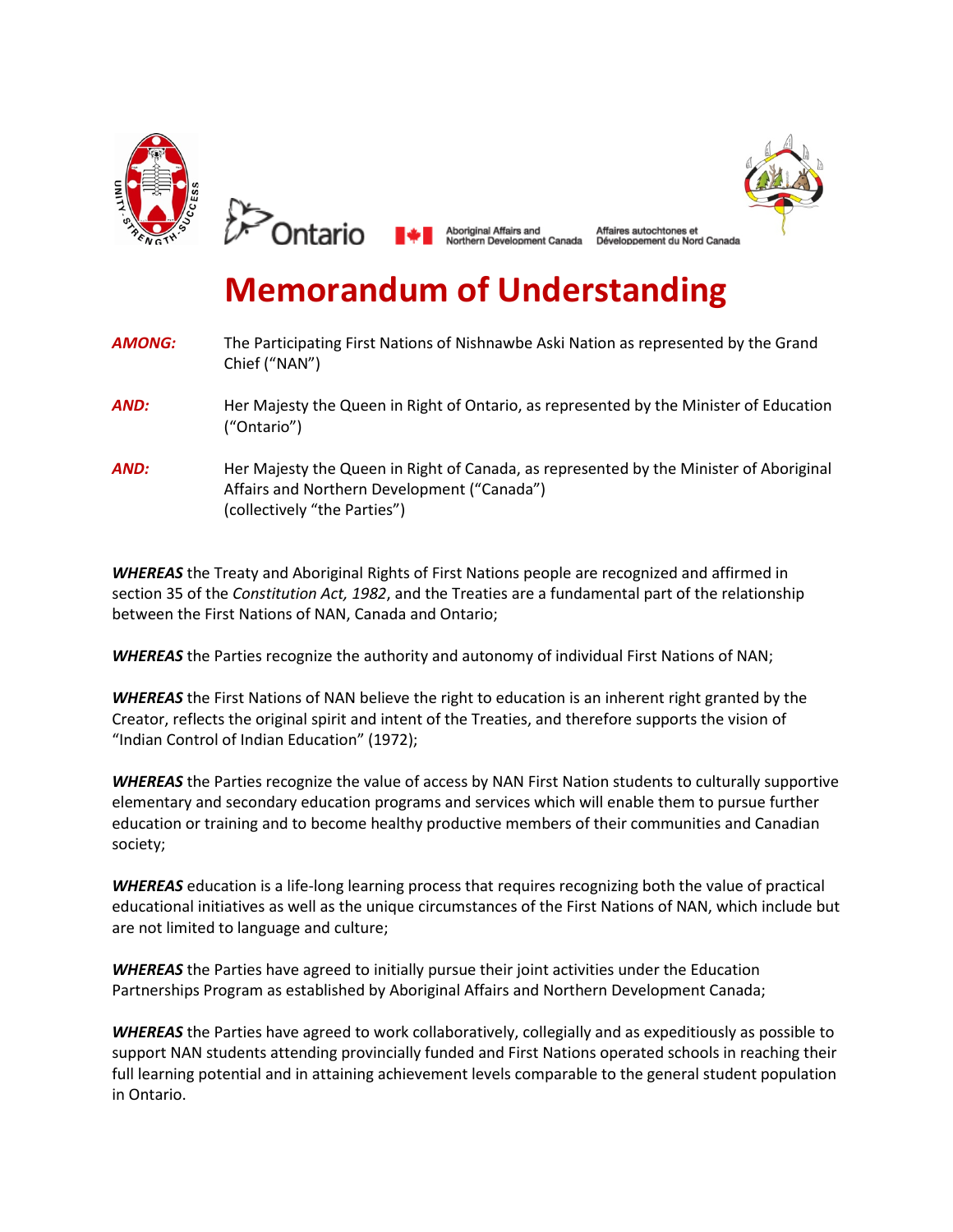## *THEREFORE THE PARTIES AGREE THAT:*

- 1. This Memorandum of Understanding (MOU) is intended to establish a forum for the Parties to work collaboratively to help prepare NAN students with the self-confidence and educational opportunities required to be successful in reaching their educational goals.
- 2. The Parties will work together to address the following agreed upon priority areas to improve educational outcomes for NAN students in both NAN First Nations operated schools and provincial schools.
	- a) **Student Support Services.** Development and implementation of student safety and well-being measures, student transition and orientation programs, parent engagement initiatives, support mechanisms for students living away from home, student retention strategies, involvement in extra-curricular activities, and the development of a First Nation student anti-drug education program, and other student support services as may be agreed among the Parties.
	- b) **Curriculum**. Enhance the inclusion and integration of First Nation history, culture, perspectives and language within the provincial curriculum as appropriate, and support learning staff in meeting the holistic learning needs of First Nation students.
	- c) **Governance & Administration.** Review appropriate involvement of First Nations in provincial board governance and advisory bodies. Development of a sample Tuition Agreement. Explore organizational options for provision of second level services in First Nation operated schools. Development of mechanisms to improve communication between provincially funded schools and First Nation feeder schools.
	- d) **Human Resources.** Development of cross-cultural training and professional development modules for educators in the provincial education system. Explore options to increase the number of First Nation staff, including the participation of elders, in provincial schools. Explore mechanisms for joint professional development and exchange between personnel in the First Nation and Provincial education systems. Joint support for teacher training activities for teachers in the First Nation and provincial systems.
	- e) **Parental Participation.** Strategies to facilitate improved First Nation parental communication with, and involvement in, the provincially funded schools their children attend. Improve communication access for parents with students who attend school away from their home communities.
- 3. The above list of priorities is not intended to be exhaustive and additional areas may be added or adjusted in the future with the mutual agreement of the Parties.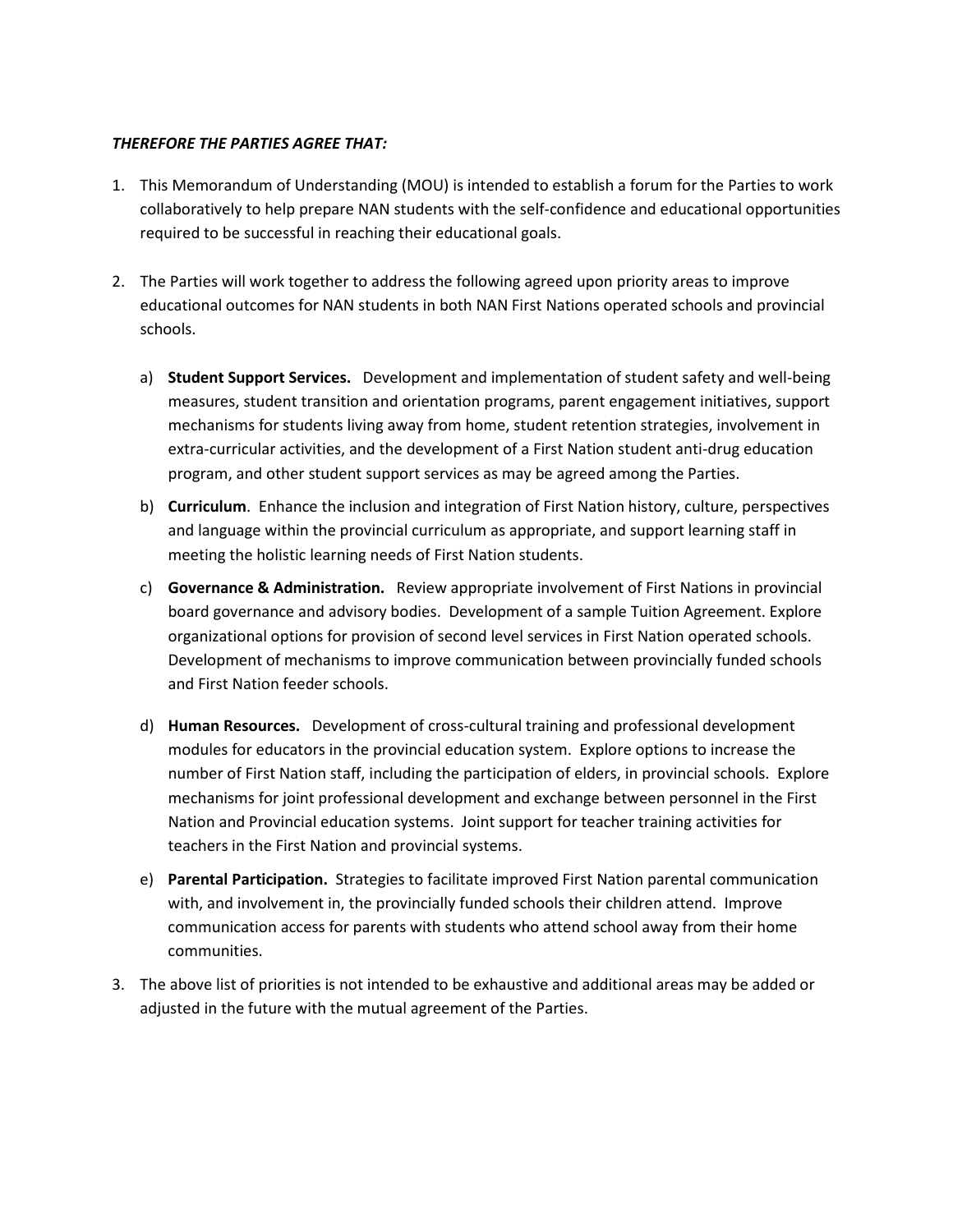#### *IMPLEMENTATION:*

4. The Parties will develop, and update annually, an implementation plan based on the agreed upon priority areas as set out in this MOU, to guide the activities of the Parties. It is recognized that the implementation plan may include the participation of other appropriate participants in the education system including district school boards, provincially funded schools, Tribal Councils and First Nations operated schools.

# *THE TRIPARTITE FORUM:*

- 5. The Parties agree to establish this tripartite forum that will:
	- a) oversee the implementation of the commitments set out in this MOU including the prioritization of commitments and the updating of action plan(s), timelines, resource requirements and their source;
	- b) monitor, evaluate and report outcomes annually; and,
	- c) any other responsibilities as determined by the Parties.
- 6. The tripartite forum will meet quarterly, and on an as needed basis.
- 7. Membership on the tripartite forum shall be comprised of the following:
	- a) NAN;
	- b) Ontario Ministry of Education; and,
	- c) Aboriginal Affairs and Northern Development Canada.
- 8. At the request of one or more of the Parties, participation at the table may be expanded or modified as agreed upon by the Parties to include, when and as appropriate, representation from communities, education experts, district schools boards or others as may be deemed appropriate by the Parties to advance the work of the MOU.
- 9. The Parties representatives will meet quarterly to review progress and to report jointly to their respective leadership on progress and challenges in addressing the priority areas.

## *MONITORING:*

- 10. The Parties agree that all results collected from studies undertaken to address any of the above priority areas within the context of this agreement will be shared amongst the Parties.
- 11. NAN will have the primary responsibility for monitoring, evaluating, and working with First Nations to meet requirements as set out in the joint implementation plan.
- 12. The Parties agree to consult further as required to develop a joint implementation plan which will identify specific actions to address to the extent reasonably possible, the areas set out in Section 2 above.